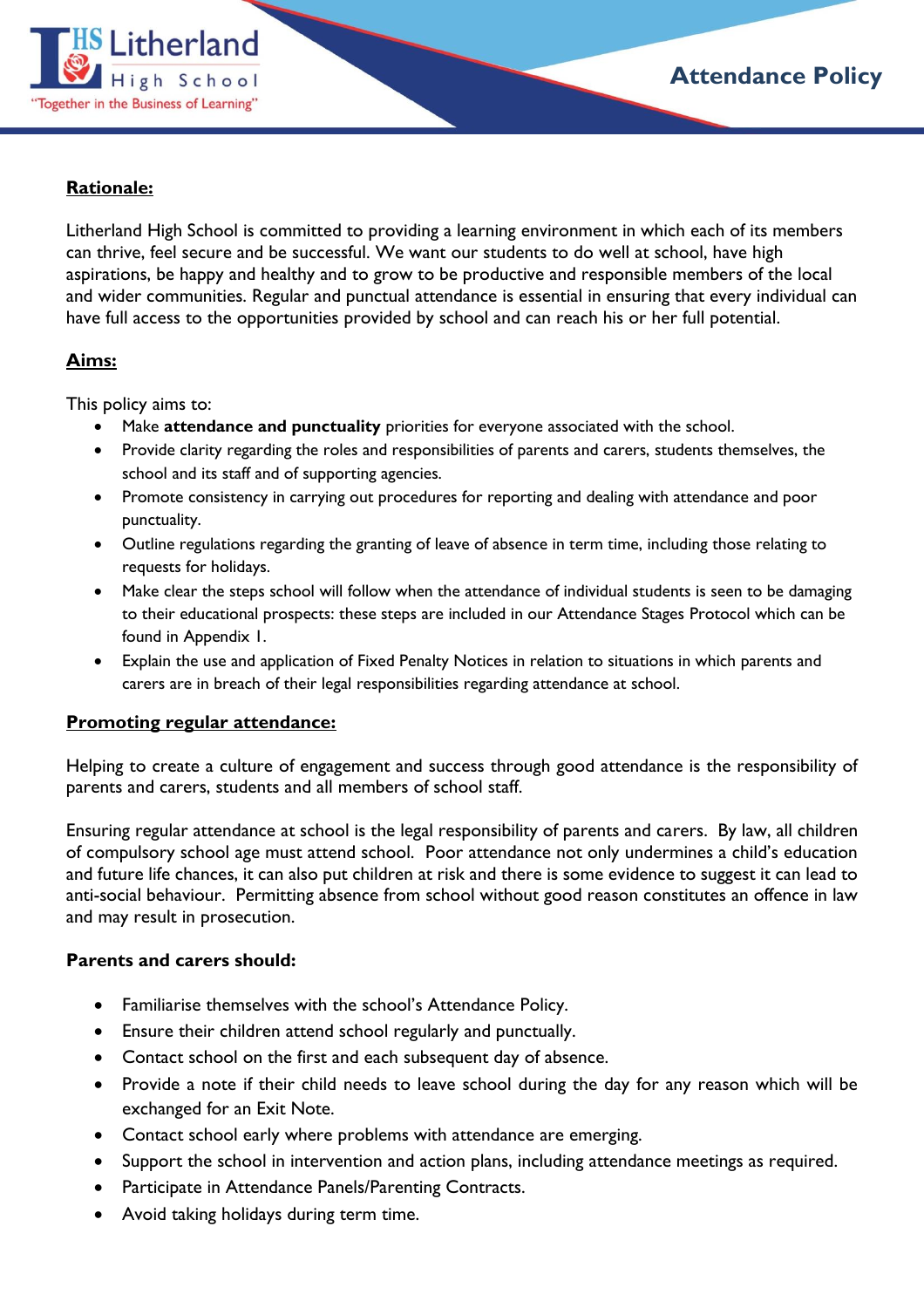## **Students must:**

- Attend registration and lessons punctually. Students are expected to be in class by 08.50.
- Meet or exceed the Government's minimum individual attendance requirement of 95%.
- Provide a note of explanation to the school office from a parent/carer on the day of return after a period of absence.
- Participate fully when action plans are put in place.
- Collect an Exit Note from the Attendance Officers if they need to leave school during the day.
- Report to the school office if leaving (with an Exit Note) or arriving at any time during the school day.

## **School will:**

- Provide an education which prepares students for the opportunities, responsibilities and experiences of life.
- Promote a culture across the school which identifies the importance of regular and punctual attendance.
- Reward good or improving attendance.
- Make attendance and punctuality a priority for all students, parents and carers, teachers and governors.
- Promote and further develop positive and consistent communication between home and school.
- Operate a robust absence management system.
- Actively discourage holiday absence or extended leave of absence during term time.
- Operate a consistent approach to applications for leave of absence during term time, working within the Government guidelines and statutory targets.
- Monitor, analyse and set targets to improve individual and whole school attendance levels in line with statutory targets.
- Work in partnership with local schools, other agencies, the Local Authority and Court Officer within the guidelines issued by the Department for Education.
- Implement the following protocol and ensure prosecution under section 444(1) and 444(1a) of the Education Act 1996, to ensure attendance at school.

# **Absence Procedures:**

If a student is absent parents/carers should:

- Contact school by 09.00, on the first day of absence and each day thereafter. The dedicated telephone number is 0151 214 3434.
- Parents/carers may also call into the school and report to reception staff, who will arrange for a member of staff to speak with them.
- For absences that extend to a week (5 school days) some form of medical evidence is required: this can be in the form of a doctor's note, an appointment card or letter, a copy of a prescription or sight of prescribed medication.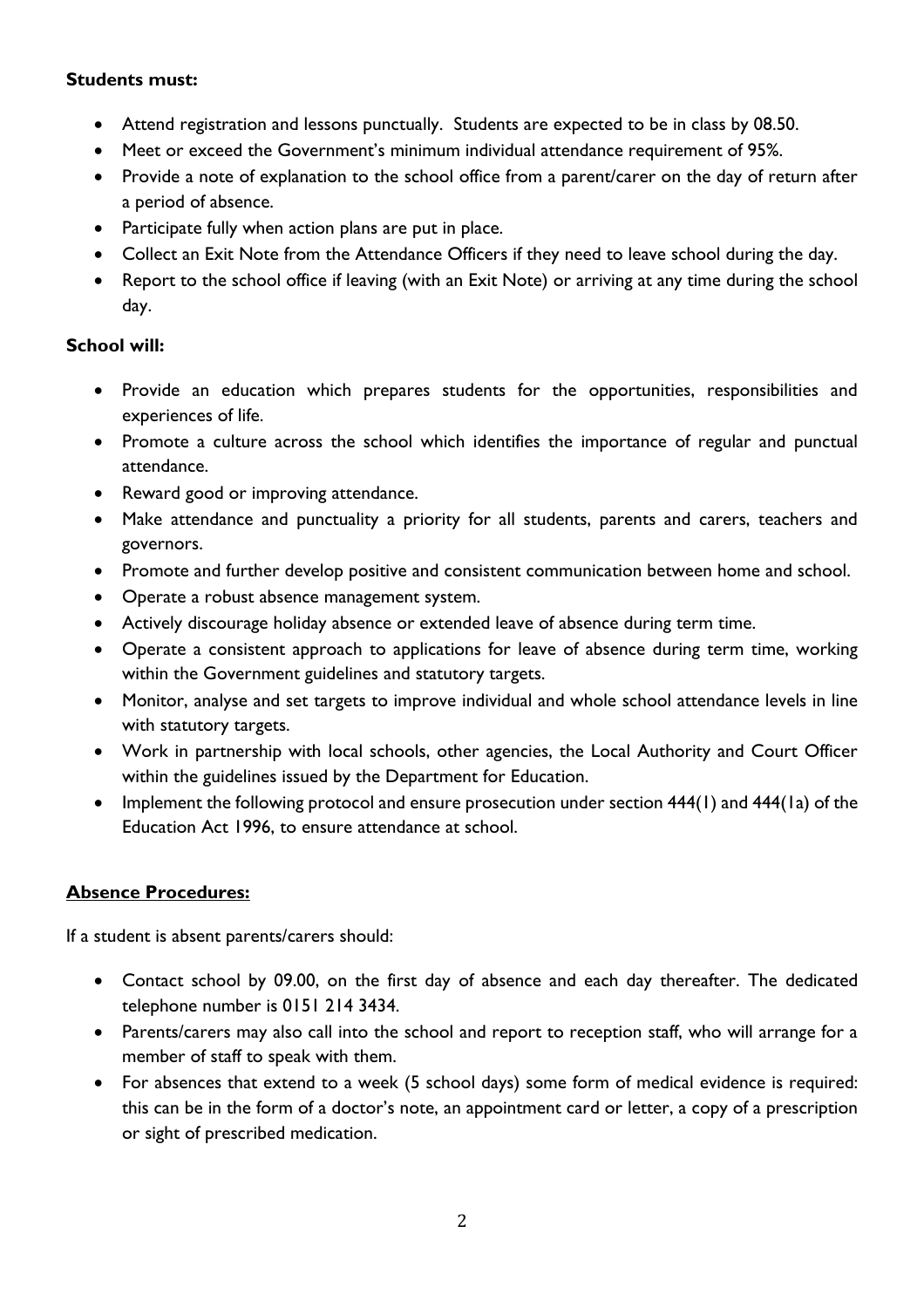If a student is absent the school will:

- Telephone/text parents/carers on the first day of absence if a message explaining the absence has not been received.
- Invite parents/carers to discuss the situation with the Attendance Officer at school if absences persist.
- Authorise a home visit by the Attendance Officer, if this is deemed necessary.

## **Contact Numbers**

There are times when the school will need to contact parents and carers on a range of issues, including absence. It is essential that the school has up-to-date contact numbers at all times. There will be regular checks on the contact details throughout the year.

## **Lateness**

- From 08.00 students can access the school building.
- At 08.50 the school day starts and students are expected to be in class at that time.
- At 09.30 registers are closed.
- A student who arrives after 09.30 will be recorded as unauthorised absence. This may mean that parent could be issued Fixed Penalty Notice if the problem persists.

Poor punctuality is not acceptable. If a student misses the start of the day they can miss valuable lesson time and late arrival at lessons disrupts the learning of others.

If the student has a persistent late record parents/carers may be asked to meet with the Attendance Officer to resolve the problem. Parents/carers can approach the school at any time if they experience problems getting their child to school on time.

# **Types of Absence:**

Every half day absence from the school has to be classified by the school as either **authorised** or **unauthorised.** Registers are taken in each lesson to record attendance marks. They are legal documents which staff are obliged to complete accurately. Attendance marks are also recorded in every lesson to monitor punctuality and guard against truancy.

Information about the cause of any known absence is always required from parents/carers, preferably in writing. For all absence known in advance, written evidence such as dental appointment cards or letters of invitation to interview, should be provided. A decision will be made by the school as to whether or not the absence should be categorised as authorised or unauthorised.

## **Authorised:**

Authorised absences are mornings or afternoons away from the school for a good reason such as:

- Illness.
- Medical/dental appointments which unavoidably fall in school time
- Interviews with prospective employers or for a place at another school (including entrance examinations)
- Dual registration where a student is registered at two institutions
- Dual registration when Traveller children are enrolled at another school during periods of travelling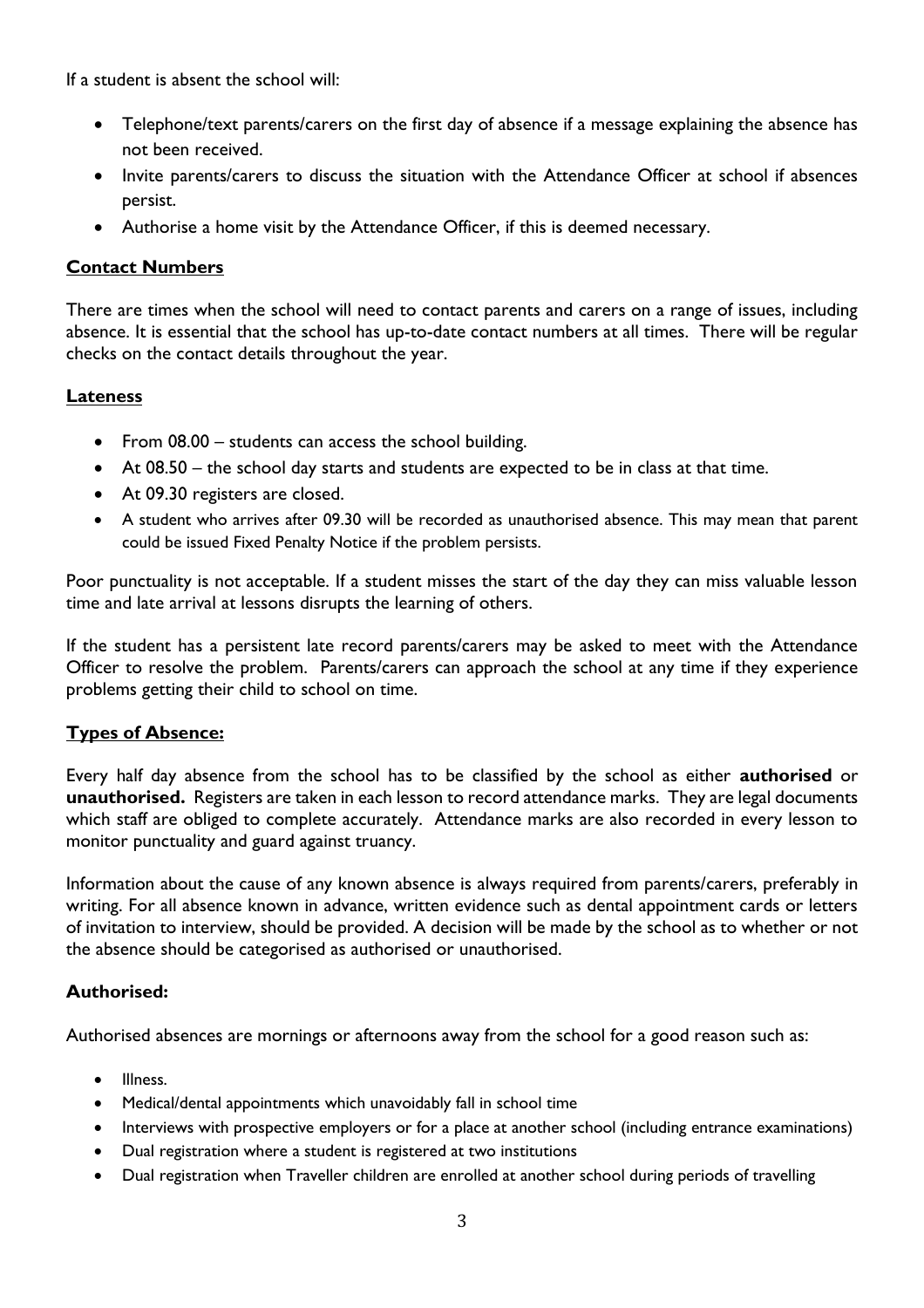- Public performances which the Local Authority has licensed
- Birth of a child to a student who will receive 18 weeks authorised absence to cover the time immediately before and after the birth of the child
- Approved off-site educational activities

## **Unauthorised:**

Unauthorised absences are those which the school does not consider reasonable and for which no leave of absence has been granted. This type of absence can lead to the Local Authority using sanctions and/or legal proceedings. The types of unauthorised absence include:

- Parents/carers keeping children off unnecessarily.
- Truancy before or during the school day.
- Absences which have never been properly explained.
- Students who arrive at school after 09.05. A student arriving late after that time will be recorded as a U (unauthorised).
- Shopping.
- Looking after other children including siblings who are unwell.
- Birthdays.
- Day trips and holidays in term time which have not been agreed.
- Oversleeping.
- Inadequate uniform.
- Confusion over term dates.

Any problems with regular attendance are best addressed between the school, the parents or carers and the student. If a student is reluctant to attend, parents/carers should not condone the absence or give in to pressure to excuse non-attendance as this gives the student the impression that attendance at school and therefore learning and education are unimportant.

## **Employment:**

While young people are of compulsory school age, they may not be employed full time. They are, however, free to undertake a range of part time jobs. All children of compulsory school age who choose to work part time must be registered with the Local Authority. For further information, contact should be made with the Educational Welfare Service.

## **Early leaving:**

Young people enrolled in a school remain on the register until the Friday of the last week in June after their sixteenth birthday and cannot leave earlier as was previously the case. This does not mean they have to be on site full time, every day until their leaving date.

#### **Leave of Absence:**

Due to regulations which came into force in September 2013, the Principal is no longer able to allow leave of absence during term time unless there are exceptional circumstances.

Should a student be taken out of school in such circumstances and without permission, the absence will be categorised as 'unauthorised' and the parent/carer may be issued with a Fixed Penalty Notice of £60 on a per parent per child basis.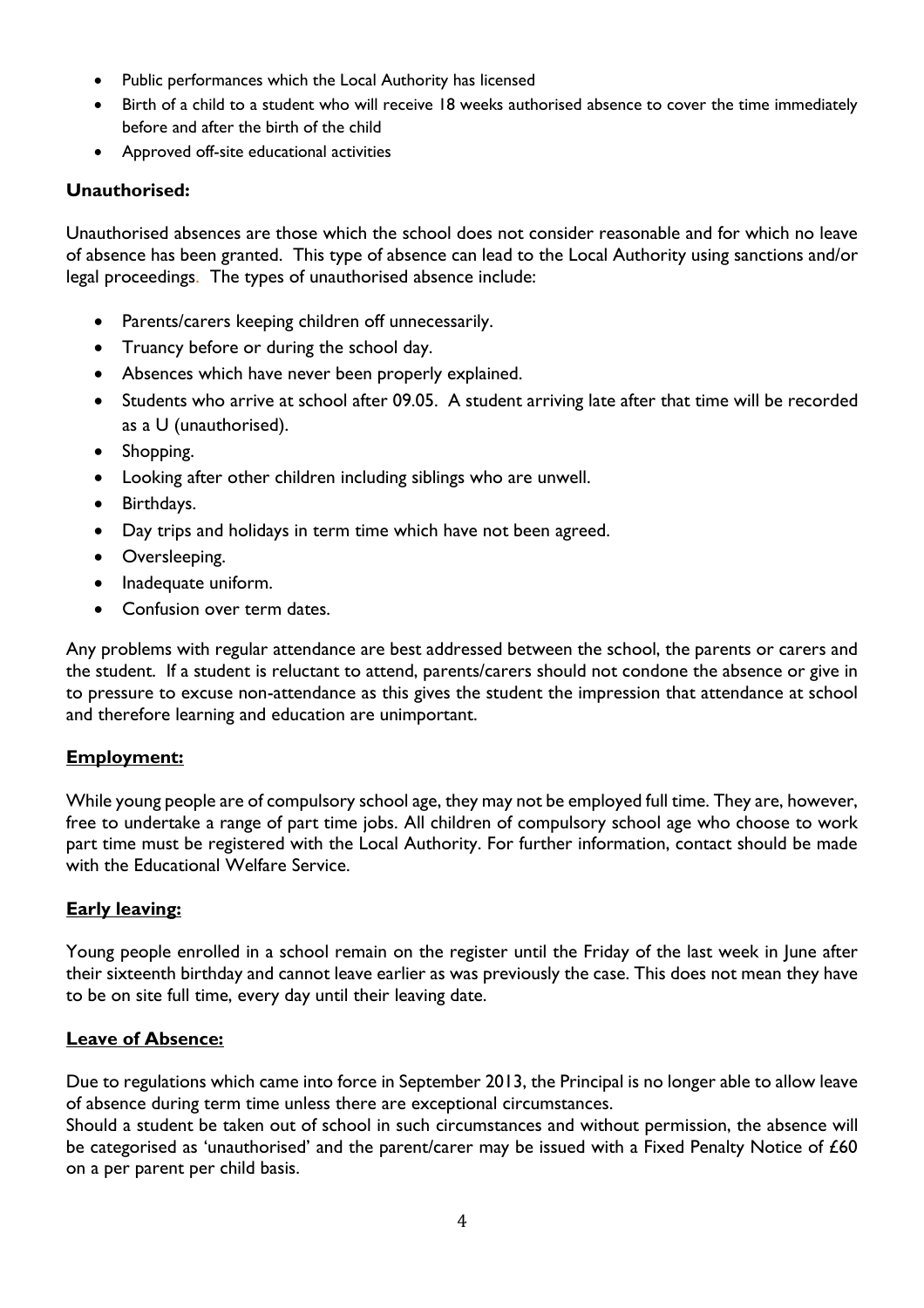# **Persistent Absenteeism (PA):**

A student becomes a 'persistent absentee' when 10% or more of the school year is missed for whatever reason. Absence at this level will do considerable damage to any child's educational prospects. The school expects parents' and carers' fullest support and co-operation to tackle this. All absence is monitored thoroughly. Any case that is seen to have reached the PA mark or is at risk of moving towards that mark is given priority. Parents/carers will be informed of the concern immediately. PA students are tracked and monitored carefully through our Attendance Stages Protocol, a copy of which is attached at Appendix 1. This is combined with academic mentoring as absence inevitably affects attainment.

## **Fixed Penalty Notices:**

Penalty Notices for absence from school can be issued by the Local Authority Attendance and Welfare Service based on requests from schools.

The following circumstances are considered appropriate as reasons for the issuing of Penalty Notices:

- Truancy, including attendance and exclusion sweeps (formerly truancy sweeps).
- Parentally condoned absences.
- Holidays in term time.
- Persistent lateness after the register has closed.

A student has to be absent from school in one of the above circumstances for at least ten school sessions lost to unauthorised absence in the current term and/or eighteen sessions lost to unauthorised absence over two consecutive terms to trigger the process. A 'session' is defined as the morning or afternoon period of a school day.

Payment of a penalty within 28 days of receipt of the notice is £60. Payment after this time but within 42 days of receipt of the notice is £120. [The Education (Penalty Notice) (England) (Amendment) Regulations 2012].

Following a request by the school for the issuing of a Fixed Penalty Notice a check is made by the Local Authority Attendance and Welfare Service to ensure that the request meets the terms of the Code of Conduct.

## **The Role of the Attendance Officers:**

Parents and carers are expected to contact the school at an early stage and to work with the Attendance Officers in resolving any problems together. This is nearly always successful. The Attendance Officers will try to resolve the situation by agreement but, if other ways of trying to improve the student's attendance have failed and unauthorised absences persist, the parents or carers will be requested to appear at a Governors' Attendance Panel. The parent/carer may be required to sign a Parenting Contract.

## **Children missing in education:**

No child will be removed from roll without consultation between the Principal or their designated senior member of staff and the Local Authority Attendance and Welfare Service. Where a child is missing from education with prolonged absences that are unexplained or if a family move away from the area but do not register with another school, the school will alert the Local Authority who will then take action according to the Child Missing in Education Policy and Procedures. Movement of children between Local Authoritys and schools is tracked nationally.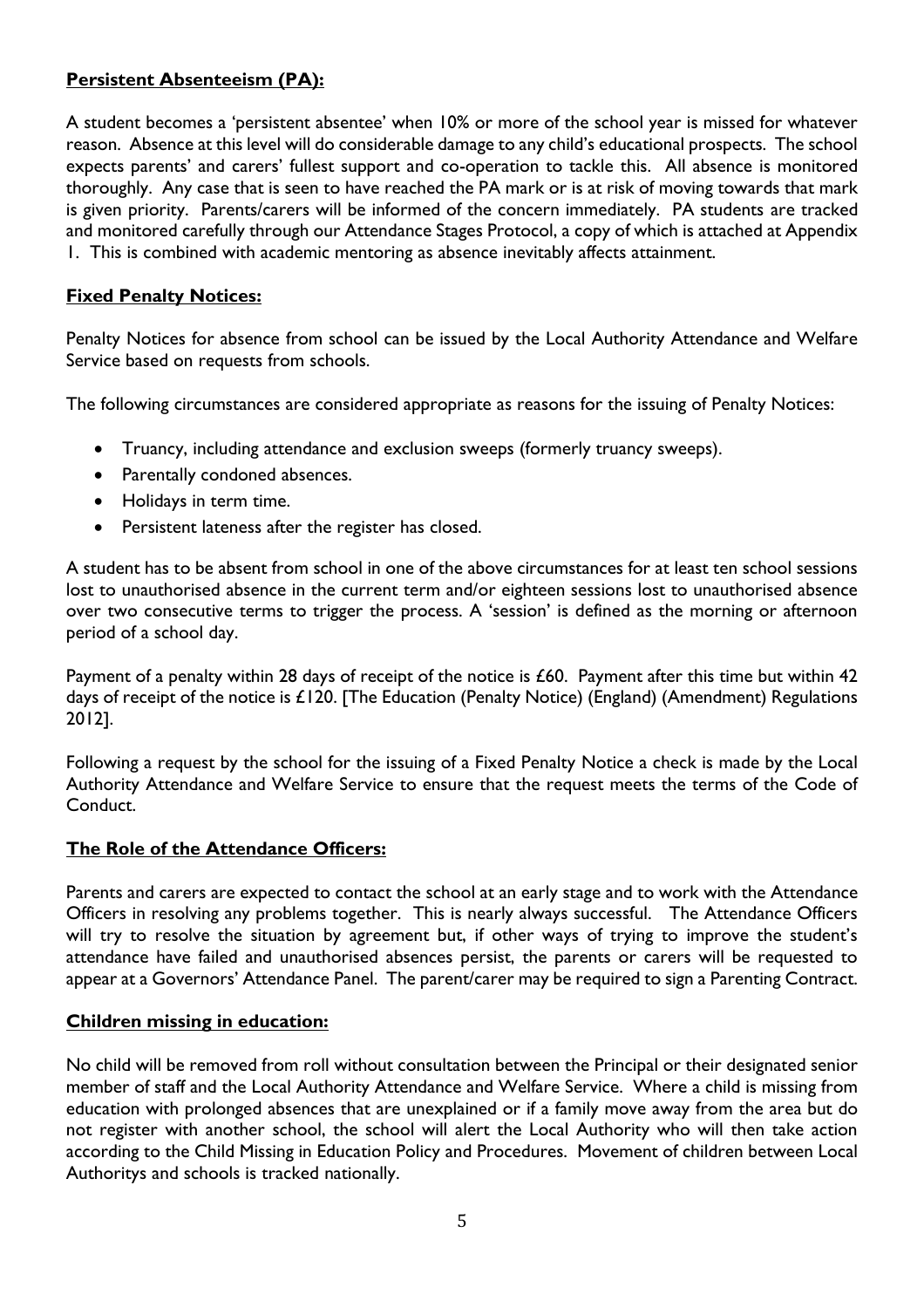## **Publication of attendance figures:**

The school has a legal duty to publish its absence figures and to promote attendance. Equally, parents have a duty to make sure that their children attend school. School staff are committed to working with parents and students as the best way to ensure as high a level of attendance as possible.

### **Conclusion:**

Litherland High School seeks always to work with parents and carers in the best interests of its young people. Good attendance at school is an absolutely essential requirement for academic success but also develops the good habits which will be expected by employers, colleges and universities in our students' futures. If we truly have high expectations of our students and believe there are no limits to what they can achieve or become, if we are truly 'together in the business of learning', then from the very outset we have to insist on high standards of attendance and punctuality. They are the cornerstones of all we are trying to achieve, the cornerstones of our students' future success.

## **Attendance Stages Protocol**

Litherland High School is committed to providing a positive and productive learning experience for all its students. Attendance at school is the primary and most critical factor in ensuring this can take place. The following 'Attendance Stages Protocol' is designed to clarify the steps school will put in place to address concerns about the attendance, and consequently the learning and progress, of individual students.

If a student's attendance is between 100% - 96% they will be encouraged by the form tutor to maintain high attendance through the whole school praise and reward system.

### **Attendance Stage 1:**

If a student's attendance is between 96% - 93% they are at risk of underachievement and will be closely monitored by the Form Tutor to address any issues which emerge to improve attendance.

## **Attendance Stage 2 :**

If a student's attendance is between 93% - 88% they are at serious risk of underachievement and will be closely monitored and tracked by the Assistant Head of Year. Parent may be required to attend an Attendance Review meeting to discuss attendance and the impact on student progress. Individual barriers to learning will be identified and an Attendance Action Plan will be drawn up. Assistant Head of Year intervention may include attendance letters, meetings with student and parents, support programs, student assessment and working closely with external agencies.

## **Attendance Stage 3:**

If a student's attendance falls below 88% they are at risk of severe underachievement and will continue to be closely monitored by the Senior Parent/Student Support Officer and Senior Leadership Team. Parent and students are required to attend an Attendance Panel meeting with SPSSO and SLT. A Fixed Penalty Notice may be issued. The Local Authority will become involved and may commence legal proceedings. The Fixed Penalty Notice is a fine of £60 to be paid within 21 days or £120 if paid up to 28 days after issue. If the fine is not paid after 28 days, Government guidelines stipulate that prosecution and a court appearance may follow. Students may be deemed to be at risk of neglect due to the parents failure to carry out their legal responsibilities in ensuring their child's right to an education is fulfilled. In order for the school to fulfill its duty of care any Safeguarding concerns will be reported to Social Care on the basis of neglect.